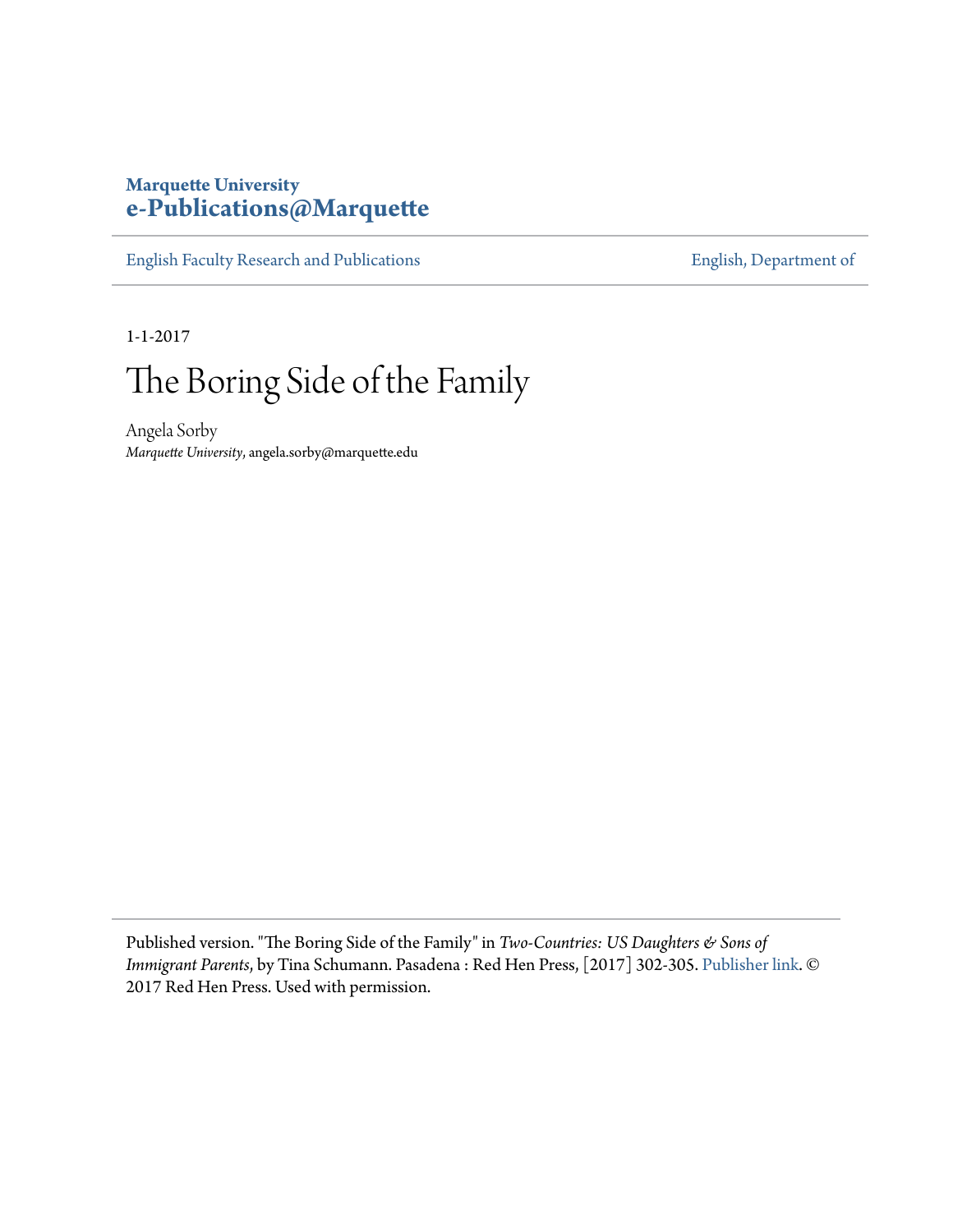## **Angela Sorby**

#### HERITAGE STATEMENT:

My father and his family moved to Seattle, Washington, from Norway in 1957. WWII had devastated Norway's economy and my grandfather, Aage, found better prospects painting houses in the Ballard area of Seattle, which was populated largely by other Scandinavian immigrants.

#### AUTHOR BIO:

Angela Sorby was born in 1965 and raised in Seattle. She is the author of two poetry collections, *Bird Skin Coat* (Wisconsin, 2009) and *Distance Learning* (New Issues, 1998), and a literary history, *Schoolroom Poets* (UPNE, 2005). She teaches at Marquette University.

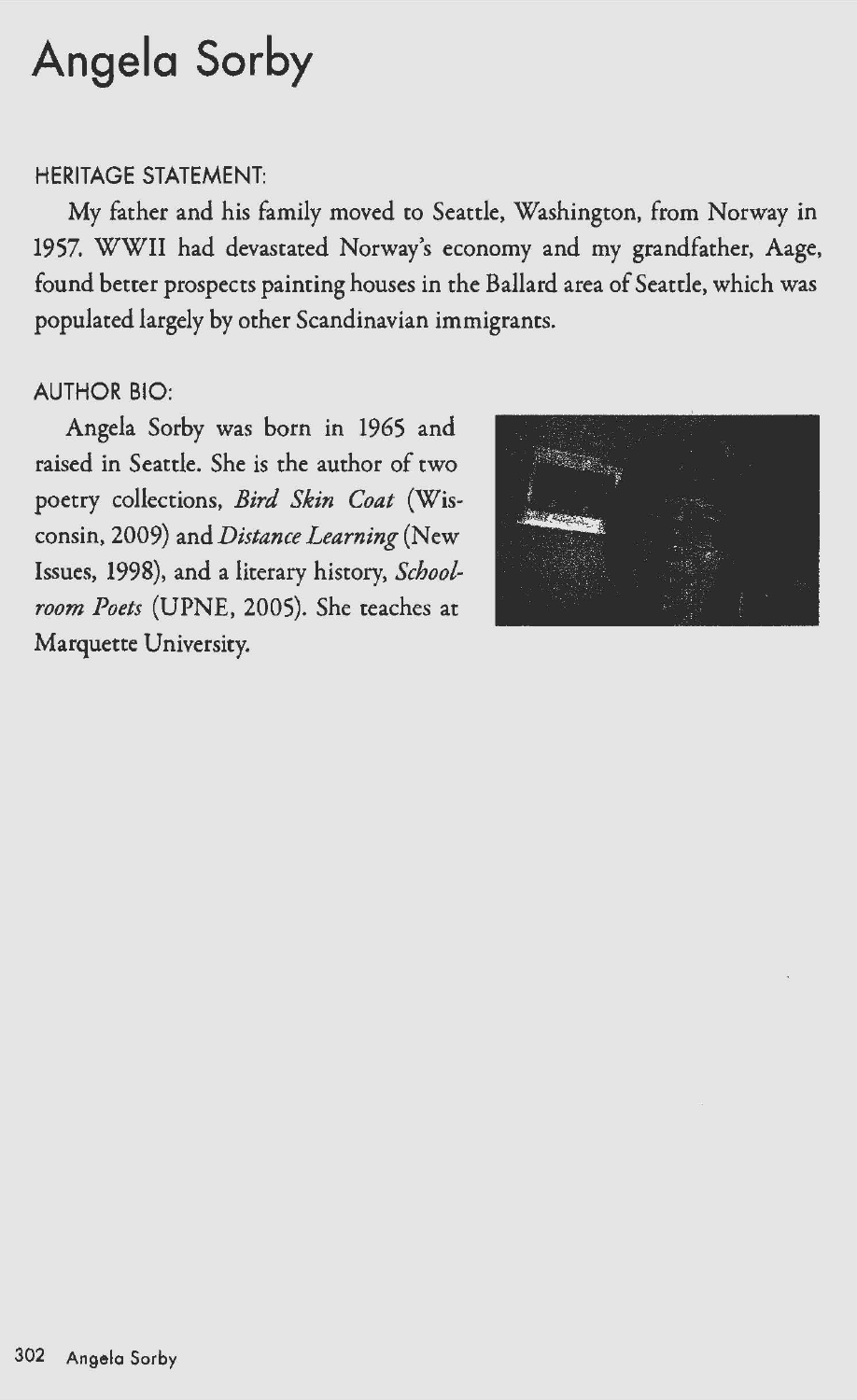### **THE BORING SIDE OF THE FAMILY**

Their dramas were too minor even for the local paper, *Arbeiderbladet*. No "family lore" eitherno drunks, no runaway brides.

Climate's half to blame, though the dull nail in the dull coffin was Christianity, a faith that carried them mildly

on its back, like Mary and Joseph's donkey. It walked. It never spooked. *Lady Luck? Good fortune?*  No: they were Lutheran,

and what they had was Norway, though its fjords and peaks allowed only partial visibility. They carried it across the ocean

and unpacked it in Seattle: Norway. My grandmother taught piano, playing with perfect posture the music of composers

more tortured than herself, while my grandfather carved Mickey Mouses (Mice?) from scrap lumber.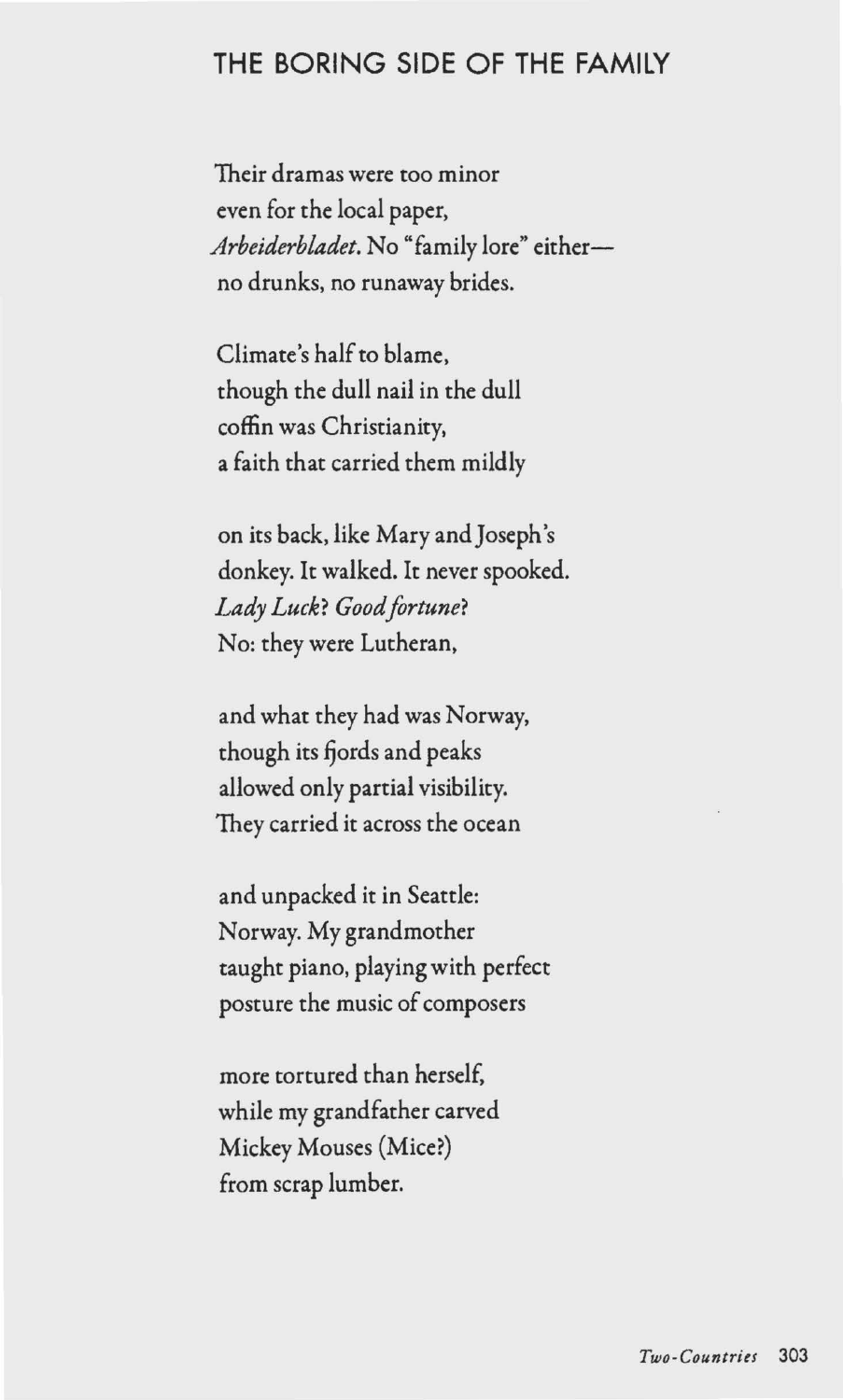His Mickeys were clever contraptions: gravity forced their hinged legs down a slope, Hop! Click! Hop!

But then Disney lawyers sent him a threatening letter, so he boxed up his mice in the basement, which was a "finished"

second house under the first: same wall-to-wall carpet, same muted pinkish furniture. Later, my grandfather

told us that in 1940s Norway, during the German Occupation, toy factories were repurposed to make weapons, so he fed

his family of five by covertly making and selling Mickey Mice while out of earshot the Resistance built bombs and blew up bridges.

Hop! Click! Hop! And I thought, *yawn.* Absent gunpowder, absent an internal vein of evil, goodness grows plain,